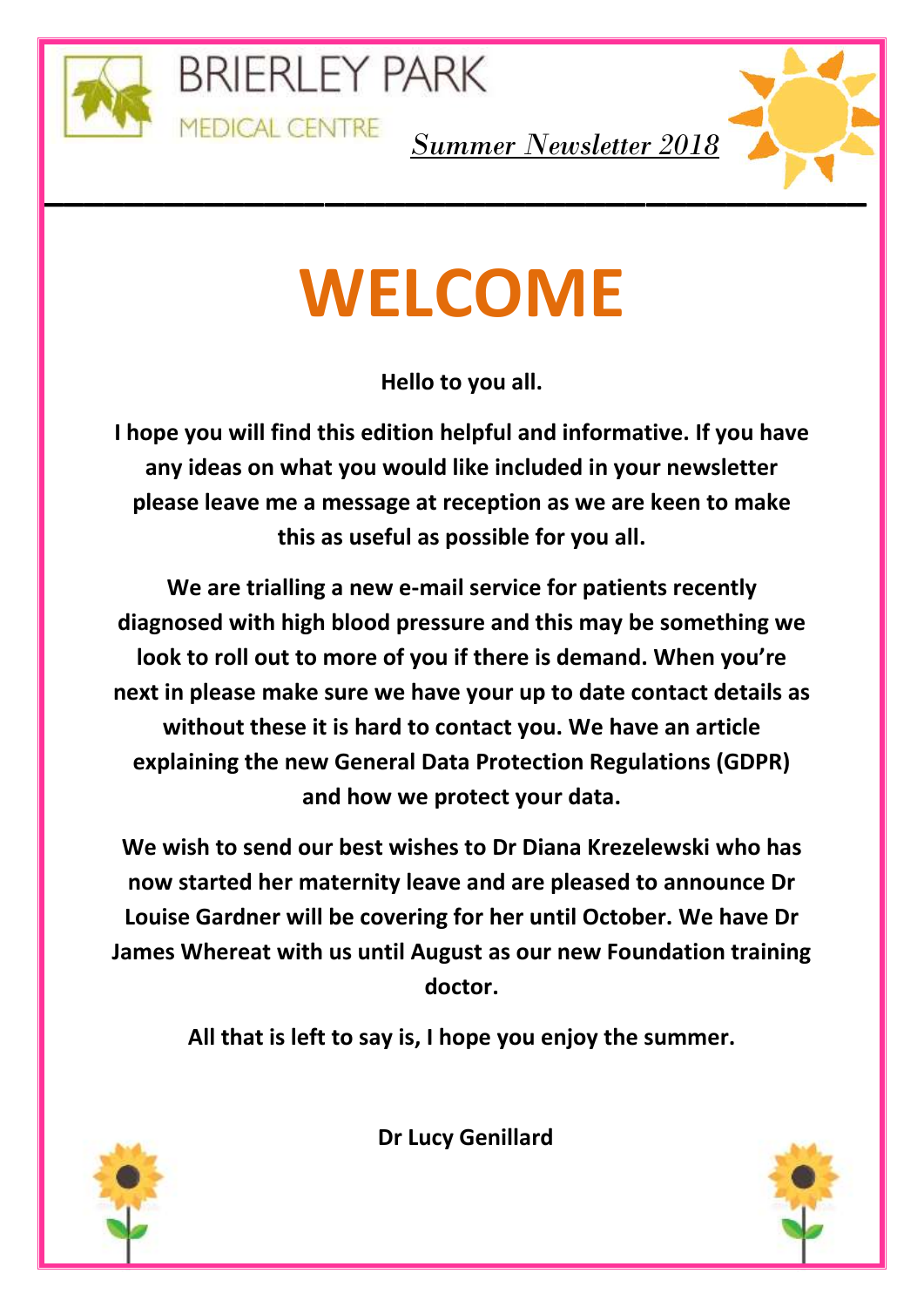### **Raised blood pressure**



We are trialling the use of e-mail consultations and home blood pressure monitoring for patients newly identified as having raised blood pressure. This should be offered to you if you fall into this group but if not please ask the doctor or nurse you are seeing. We hope this will help to reduce the number of times you need to come into the surgery during the initial investigation phase and will make it easier for you. If this works well we may roll this service out to patients who are already known to have high blood pressure if this is something they would like to do. It does involve home blood pressure monitoring either by buying your own blood pressure machine (If you would like to buy your own for future use there is a list of reputable devices on the British Heart Foundation website [www.bhf.org.uk/](http://www.bhf.org.uk/) - Most pharmacies can help you with this and they usually retail at around £25) or by borrowing one of our monitors (£10 deposit from reception).

#### **So what is high blood pressure?**

High blood pressure means that your blood pressure is consistently higher than it should be. This is what is known as hypertension. Blood pressure is a measure of the pressure of blood flowing around your arteries (vessels that carry blood from your heart to your brain and body). If it is consistently high it can damage these vessels contributing to the development of heart disease, stroke disease, and dementia. Put simply it increases the risk of your suffering a heart attack or stroke. BUT it isn't something you are normally aware of which is why it is so important to have it checked and monitored. Around 7 million people in the UK are living with undiagnosed high blood pressure, which is why every 5 years all patients >40yrs (who are not known to already have high blood pressure) are called in for an NHS health check.

The blood pressure reading is made up of 2 figures. The first or top one is your systolic pressure which relates to the highest level your blood pressure reaches when your heart contracts pumping blood through your arteries. For most people it should be less than 140. The second or bottom figure is your diastolic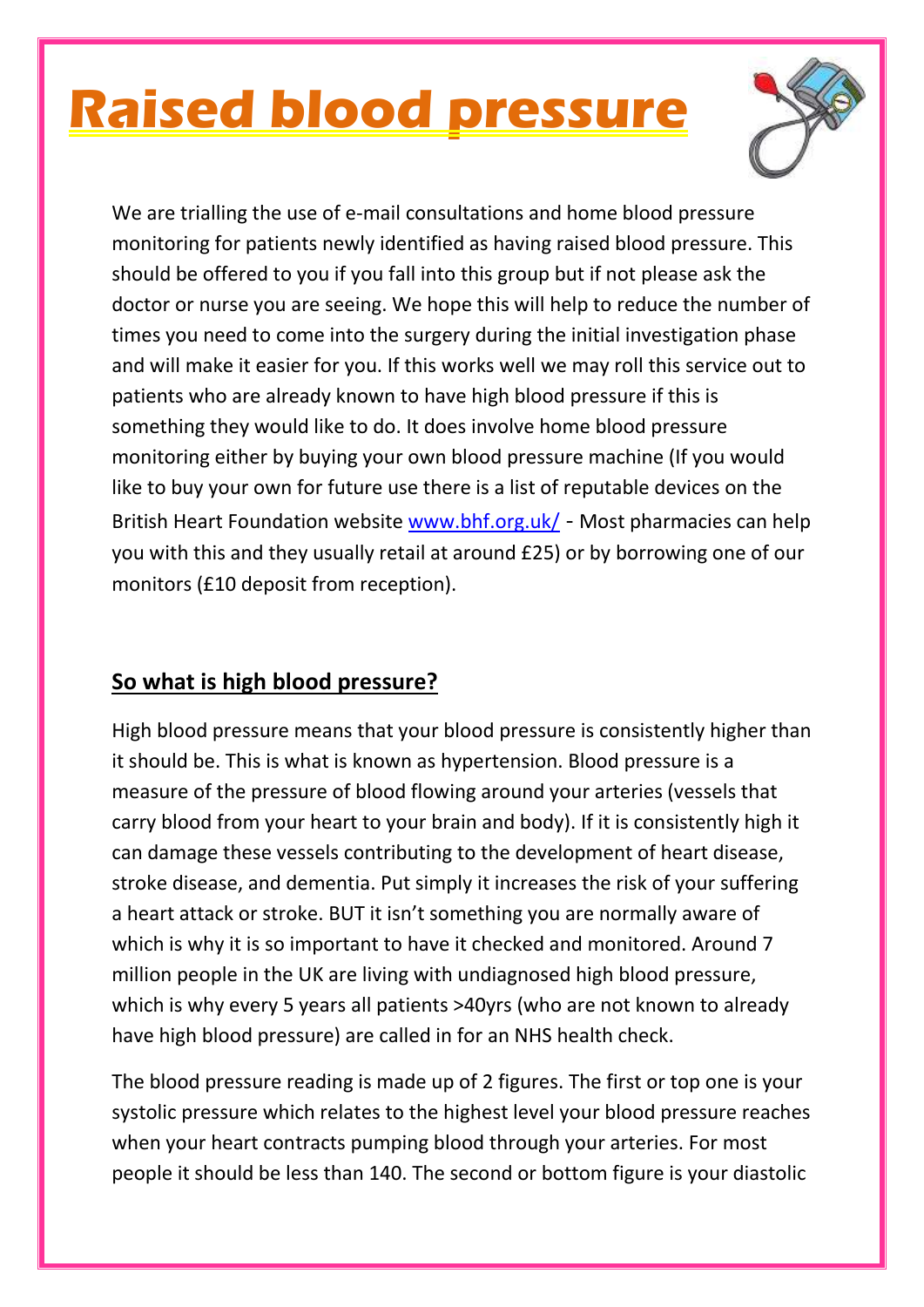pressure and this is the lowest level your blood pressure reaches as your heart relaxes between heart beats. This for most people should be less than 90.

#### **What causes high blood pressure?**

There isn't always a reason that can be identified but for most people it is probably due to a combination of factors such as:-

- Not doing enough physical activity
- Being overweight or obese
- Having too much salt in their diet
- Smoking
- Regularly drinking too much alcohol
- Having a family history of high blood pressure

#### **Top Tips to Reduce your Blood Pressure**

#### **1. REGULAR PHYSICAL EXERCISE**

Try to do moderate intensity (i.e. get out of breath) activity every day and build up to at least 150 minutes per week, in bouts of 10 minutes or more. Try to reduce how often you

sit and get up and about. Consider joining a group such as one of the local walking groups etc.

#### **2. KEEP TO A HEALTHY WEIGHT**

If your blood pressure needs investigating this is one of the things the healthcare assistant will check and we can advise you if you are overweight. Losing weight can make the difference between needing medication and not! Try

keeping a food diary to look at ways you could reduce your calorie intake. Perhaps take up a regular sport.



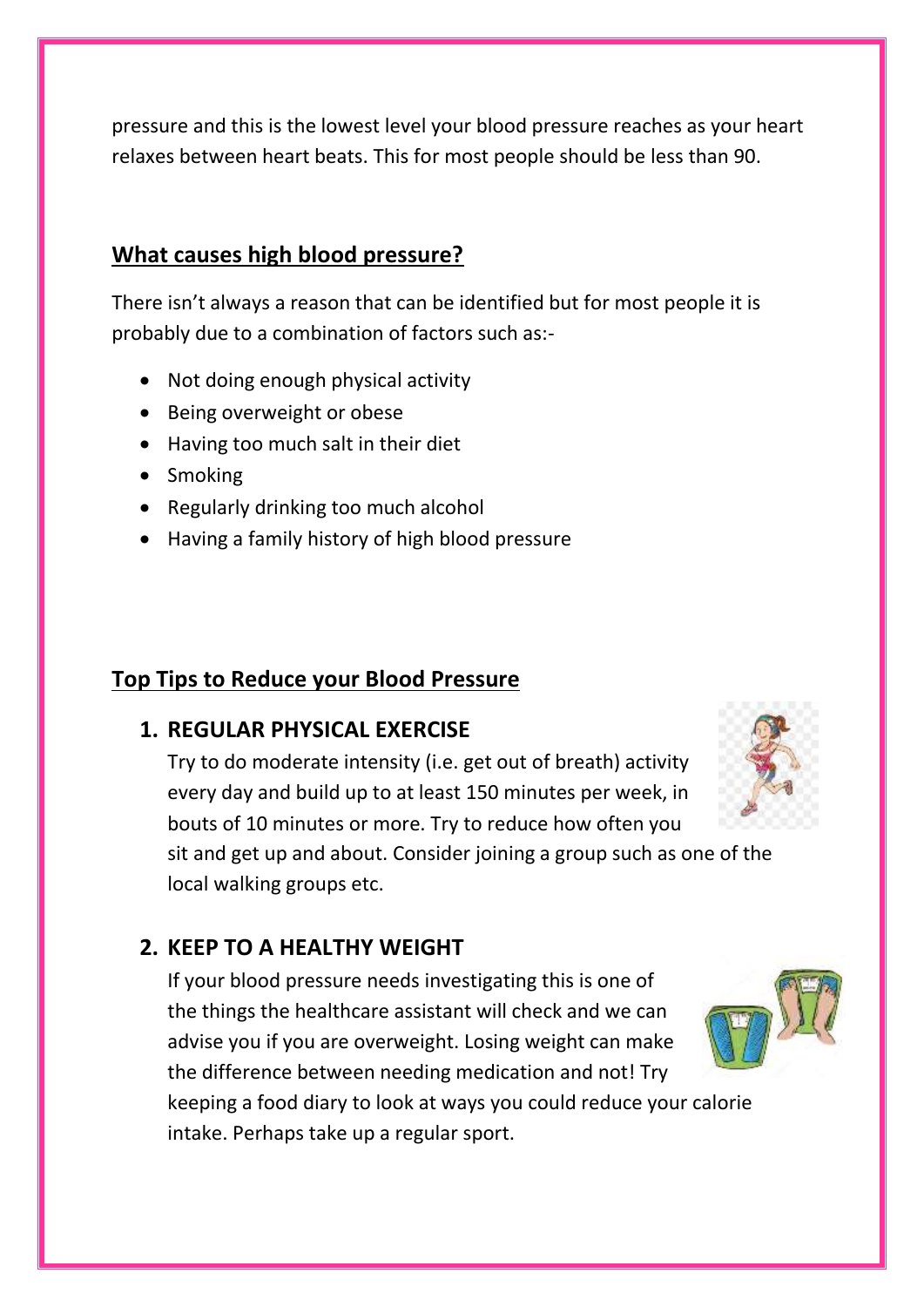#### **3. EAT A HEALTHY BALANCED DIET**

There is lots of helpful advice regarding diet on the NHS Choices website [www.nhs.uk/](http://www.nhs.uk/) . This looks at healthy eating and the Eat well plate.

#### **4. CUT DOWN ON SALT**

DO NOT cook with salt or add it to your food! Look at food labelling (80% salt is hidden in processed food) and try cooking with more herbs and spices instead.

#### **5. DON'T SMOKE**

Make an appointment at reception with the stop smoking advisor today. It is never too late to stop.

#### **6. DON'T DRINK TOO MUCH**

If you drink alcohol do not drink more than 3-4 units a day for men and 2-3 for women. Try to have alcohol free days too.







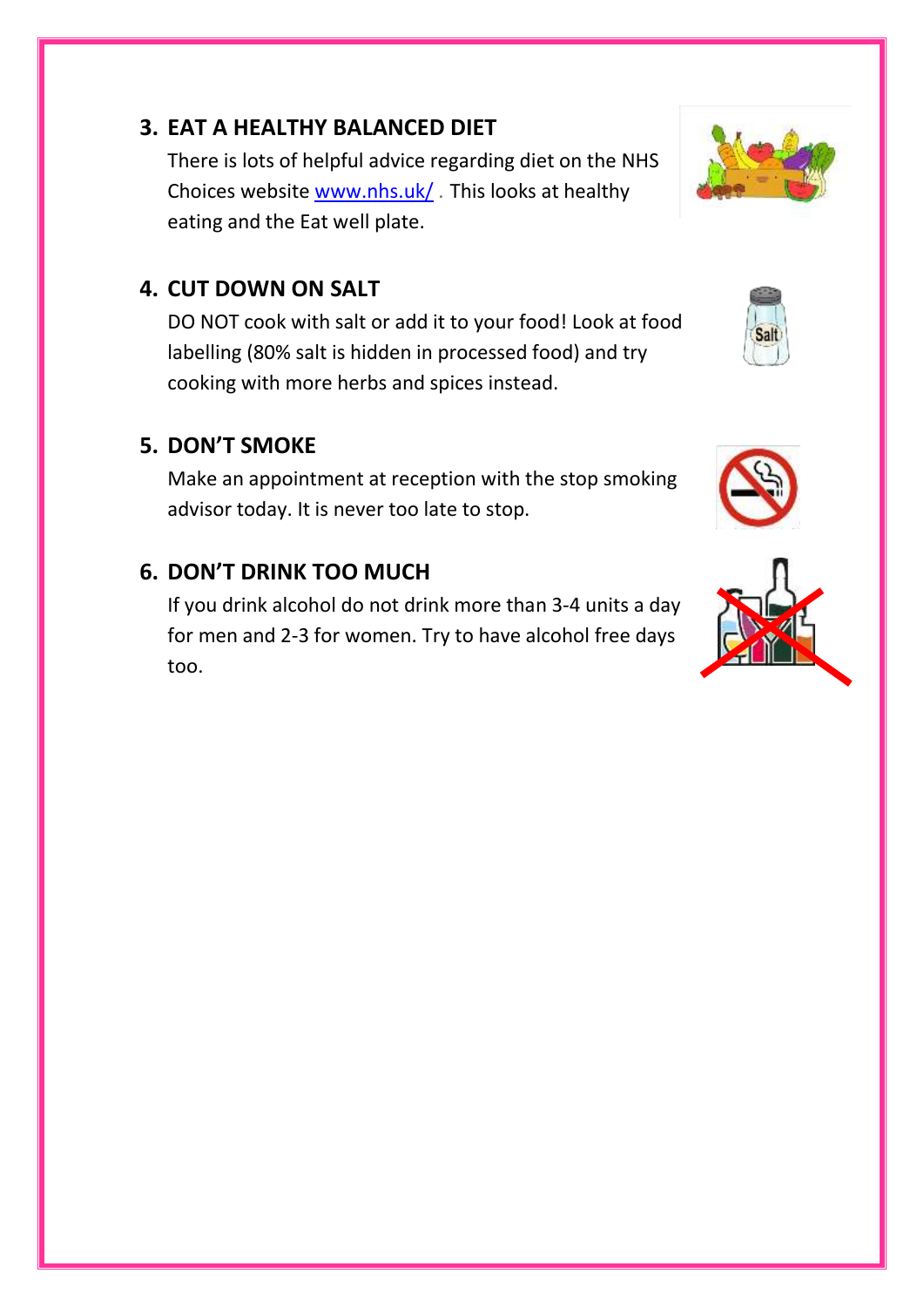

#### **How we keep your records confidential**

Everyone working for the NHS has a legal duty to keep information about you confidential.

#### **We have a duty to**

- Maintain full and accurate records of the care we provide to you
- Keep records about you confidential, secure and accurate
- Provide information in a format that is accessible to you (i.e., in large type if you are partially sighted).

We **will not** share information that identifies you for any reason, unless:

- you ask us to do so;
- we ask and you give us specific permission;
- we have to do this by law;
- we have special permission for health or research purposes or
- we have special permission because the interests of the public are thought to be of greater importance than your confidentiality



**Our guiding principle is that we are holding your records in**

### **STRICT CONFIDENCE**

**A full copy of this leaflet is available at Reception if you require more information & our privacy policy is available on our website [www.bpmcgp.co.uk](http://www.bpmcgp.co.uk/)**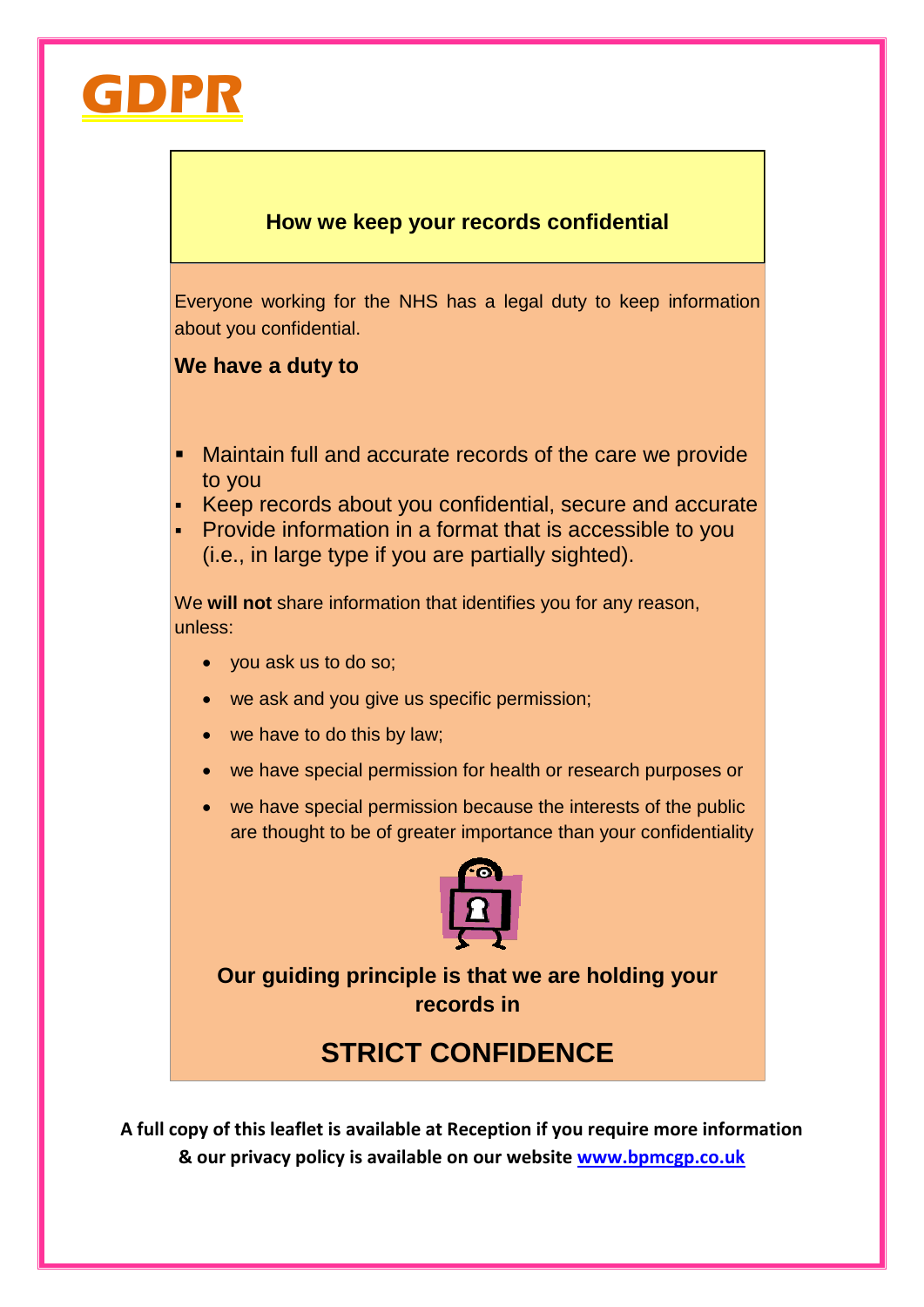## **Why does the receptionist need to ask what's wrong?**

#### **It is not a case of the receptionist being nosey!**

The reception staff are members of the practice team and it has been agreed they should ask patients 'why they need to be seen'.

Reception staff are trained to ask certain questions in order to ensure that you receive:

- The most appropriate medical care
- From the most appropriate health professional
- At the most appropriate time.

#### **Receptionists are asked to collect brief information from patients:**

- 1. To help doctors prioritise house visits and phone calls
- 2. To ensure that all patients receive the appropriate level of care

3. To direct patients to see the nurse or other health professionals rather than a doctor where appropriate.

#### **Reception staff, like all members of the team, are bound by confidentiality rules**

- Any information given by you is treated strictly confidentially
- The practice would take any breach of confidentiality very seriously and deal with accordingly
- You can ask to speak to a receptionist in private away from reception
- However if you feel an issue is very private and do not wish to say what this is then that will be respected.

### **Thank you for your support.**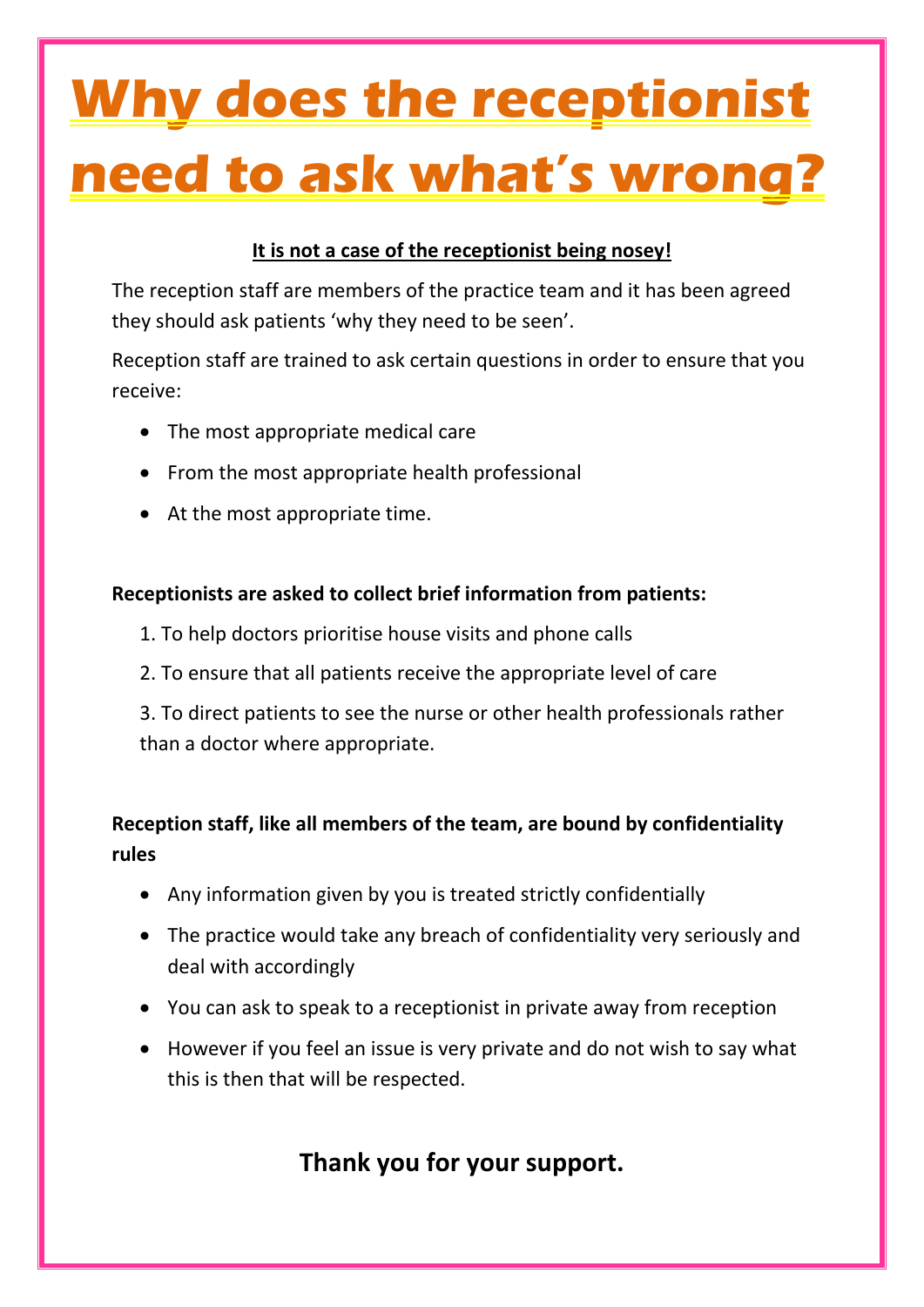## **Changes to cervical screening**

### **CHANGES TO THE WAY CERVICAL SAMPLES ARE TESTED IN THE NHS CERVICAL SCREENING PROGRAMME IN NOTTINGHAMSHIRE AND DERBYSHIRE from 1st June 2018**

From the 1<sup>st</sup> June 2018 there will be a change in the way cervical samples are tested in Nottinghamshire and Derbyshire.

Currently all samples are put on a laboratory slide to look for abnormal or any changes in the cells of the cervix called **Cytology**.

From the 1<sup>st</sup> June 2018 all samples taken at the surgery will tested for HPV (Human Papillomavirus) this is called **HPV Primary Screening**.

HPV is a very common virus. Most women get it at some point in their lives. HPV can be easily passed on during sexual activity and very close contact with partners.

Some types of HPV can cause abnormal cells in the cervix.

From the 1<sup>st</sup> of June 2018 each cervical sample will first be tested for HPV.

If HPV is **not** found on the sample it is extremely unlikely there will be any abnormal cells and **no** further tests will be done and the next cervical smear will be done as a "routine recall". This is means the next smear will be due in 3 years in women aged between 24 ½ to 49 years and 5 years for all women over the age of 50 up to 65 years.

If HPV **is** found the sample **will be** tested for abnormal cells, if **no** abnormal cells are found the result will say HPV **is** present but **no** abnormal cells found and another cervical screening test will be requested for 12 months' time so a check can be made to see if the immune system has cleared the HPV (this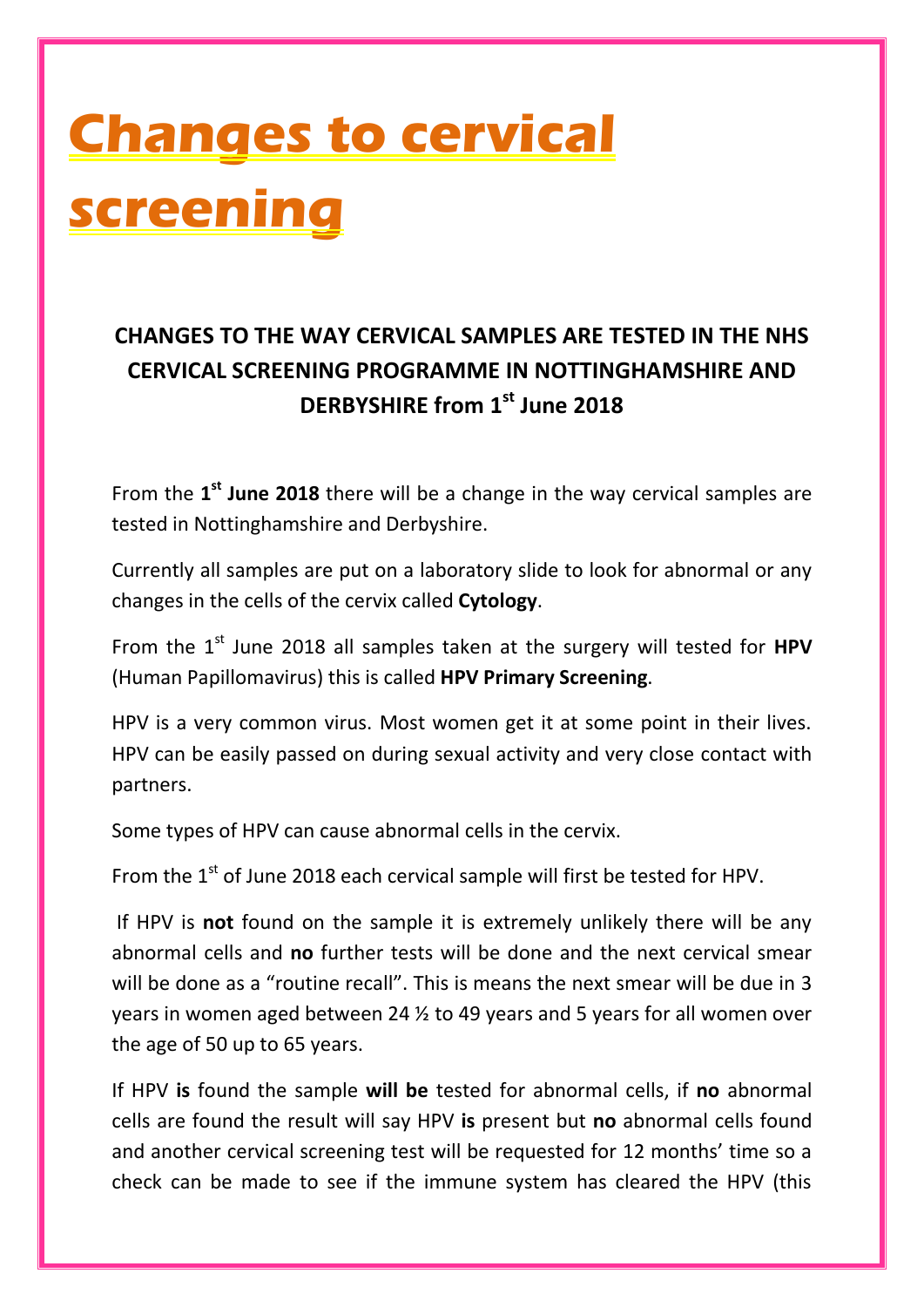happens in most cases). If the HPV hasn't cleared there is a greater risk of developing abnormal cervical cells and if the HPV infection continues a **colposcopy** referral will be sent.

If HPV **is** found on the sample **and** abnormal cells are found a **colposcopy** referral will be sent.

**Colposcopy** is a closer examination of the cervix at the colposcopy clinic at the hospital and is carried out in a similar way to cervical screening. A leaflet is sent with all colposcopy invitations explaining what will happen.

This new HPV Primary Screening test should benefit women because more abnormal cells will be picked up. Women without HPV can be reassured that they are at extremely low risk of developing cervical cancer and the information gathered from HPV screening will help to improve the screening programme. If you would like any more information about HPV screening or anything else to do with cervical screening in general please talk to the nurses in surgery or online at: [www.gov.uk/goverment/collections/cervical/screening](http://www.gov.uk/goverment/collections/cervical/screening-information-leaflets)[information-leaflets.](http://www.gov.uk/goverment/collections/cervical/screening-information-leaflets)

## **Urine samples for over the counter dipping**

If a clinician requests you to bring a urine sample in for dipping, they should give you a blue form with a pre-printed label with your details on, with a note 'for dipping' on the form. When you have collected your sample, you will need to hand the sample to the receptionist on the desk. Please **DO NOT** put it in the box. Any sample brought in without a form will not be tested.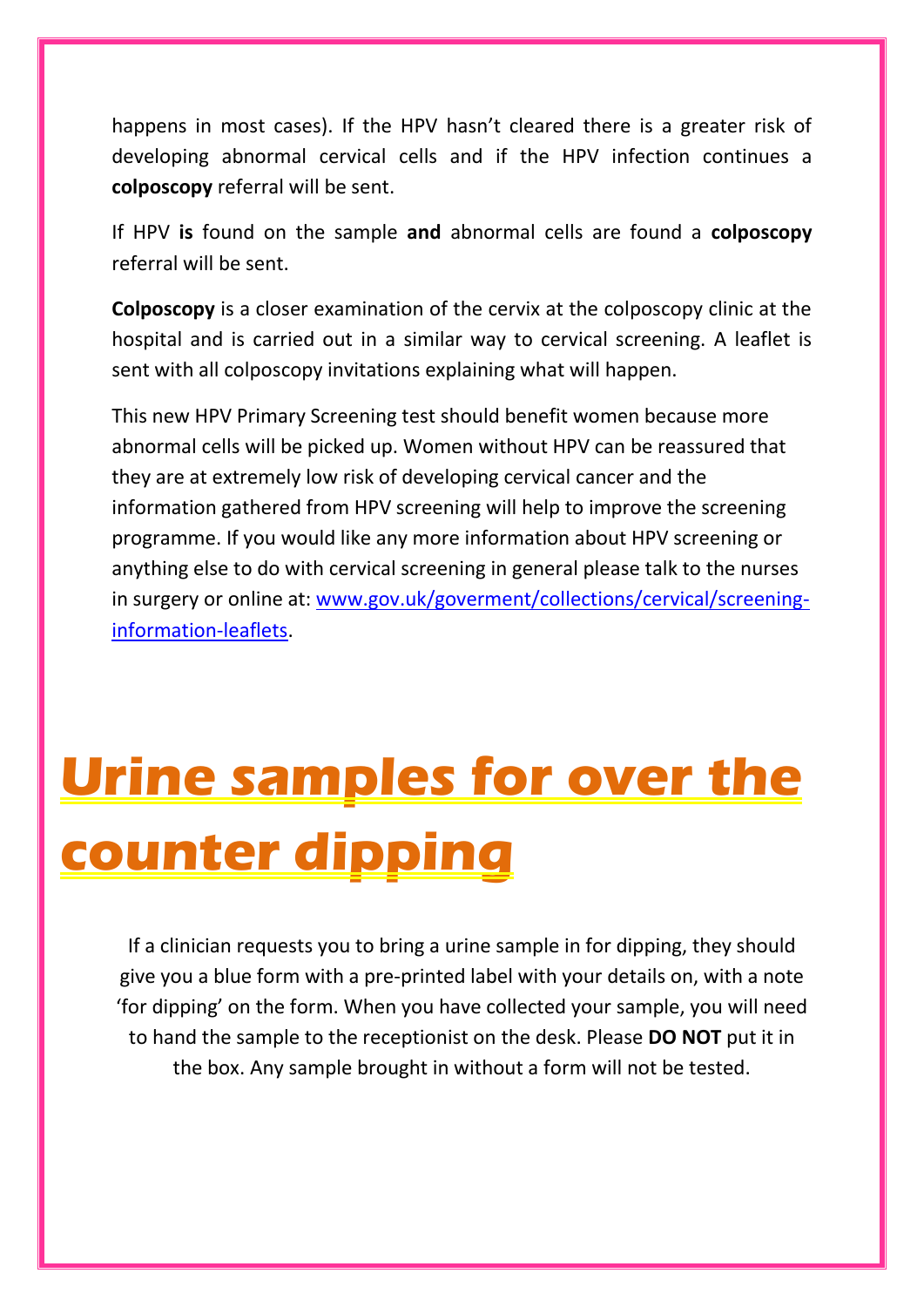### **Minor Illness Clinic**

Within the Surgery the Nurse Practitioner/Prescriber Sue Percival runs a Minor illness Clinic Monday to Thursday for same day appointments. If you have any of the following problems please book an appointment

- $\triangleright$  Sore Throat
- $\triangleright$  Earache
- $\triangleright$  Coughs/colds
- $\triangleright$  Urine infections
- $\triangleright$  Abdominal pain
- $\triangleright$  Eye problems
- $\triangleright$  New headaches and dizziness
- $\triangleright$  Neck pain
- $\triangleright$  Constipation
- $\triangleright$  Back pain
- $\triangleright$  Animal and insect bites
- $\triangleright$  Diarrhoea and vomiting
- $\triangleright$  Emergency Contraception
- Fever
- Minor Injuries , sprains, strains , lacerations, wounds,

Please also be aware that some of these problems can also be dealt with by the Pharmacist at your local chemist.

If you have an ongoing medical problem or have already been seen before by Sue you will need to make an appointment to see the GP

If you require a sick note or need a medication review an appointment with the GP will be required.

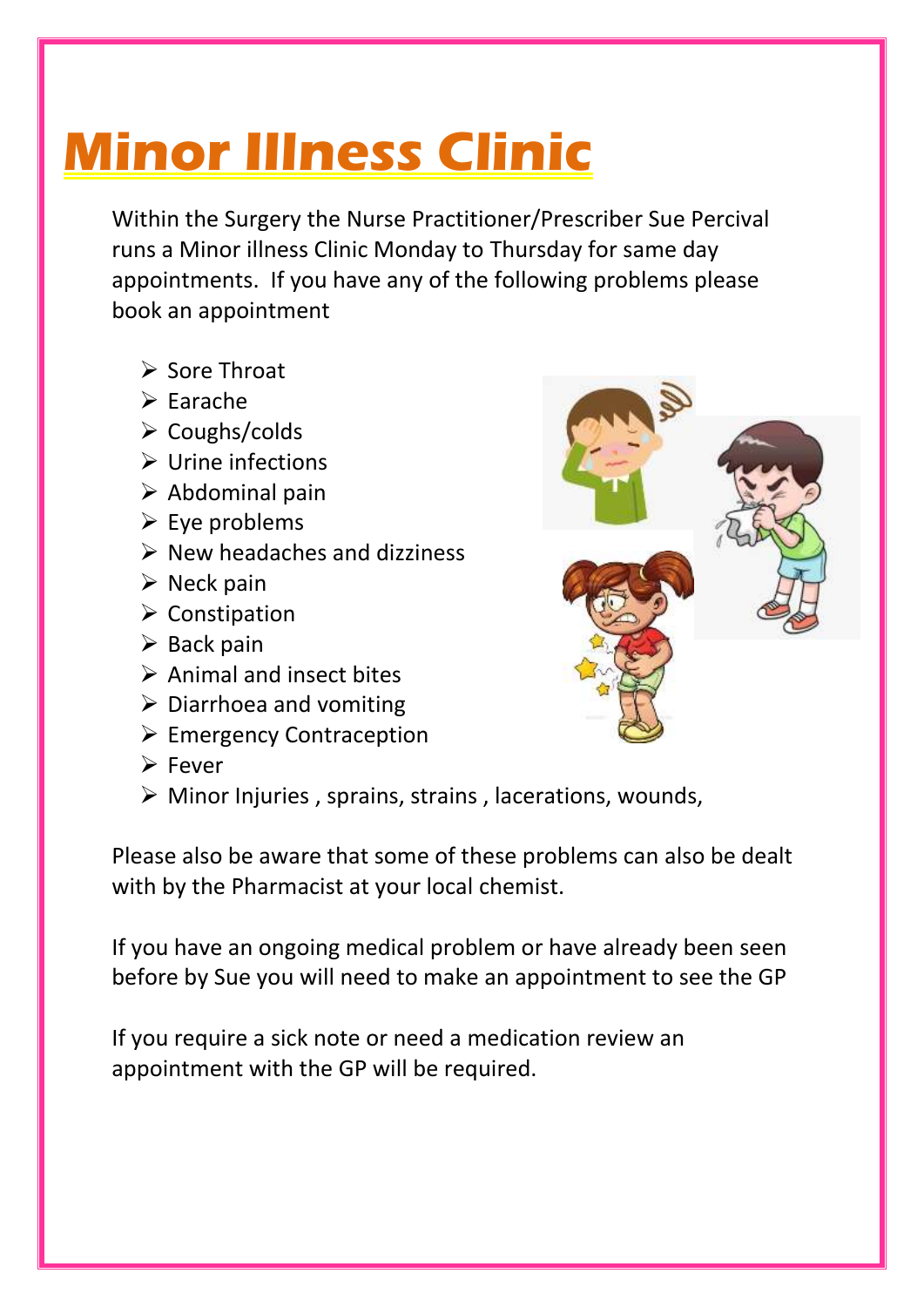## **Protecting yourself from severe heat**

Whenever we experience a heat wave in this country there is an increase in emergency admissions. This is multifactorial but in part is due to people being underprepared for this eventuality. Please consider the following and also try to look out for your neighbours who may be frail and elderly (and who are more susceptible to experiencing difficulties). The following guidance is taken from the National Heat wave Plan:-

Stay out of the heat:-

- Keep out of the sun between 11.00am 3.00pm
- If you must go out in the heat, walk in the shade, apply sunscreen and wear a hat
- Avoid extreme physical exertion
- Wear light loose-fitting cotton clothes

Cool yourself down:-

- Have plenty of cold drinks and avoid excessive alcohol, caffeine and hot drinks
- Eat cold food (especially salad and fruit which have higher water content)
- Take a cool shower, bath or body wash
- Sprinkle water over the skin or clothing



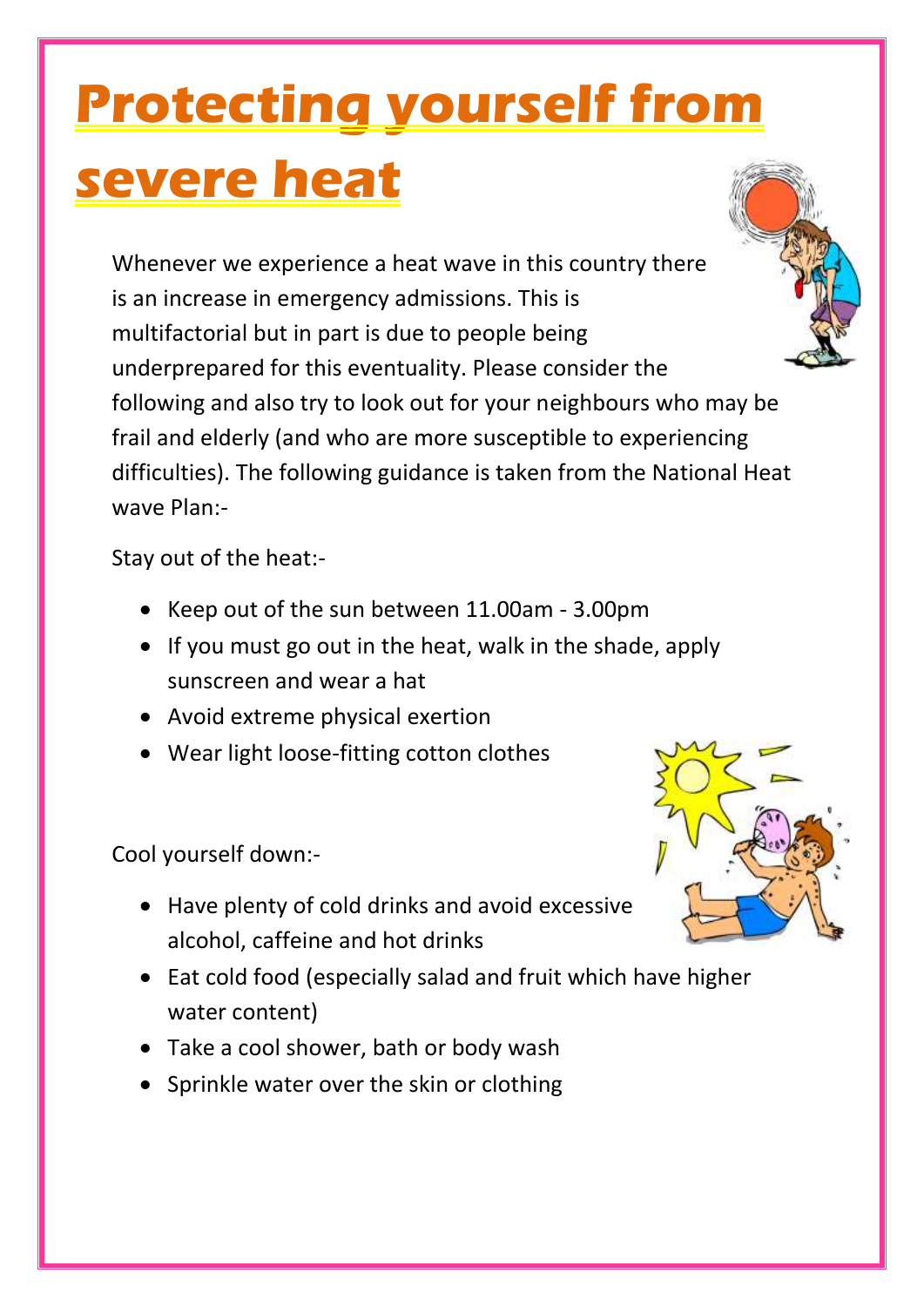Keep your environment cool:-

- Keep windows that are exposed to the sun closed during the day and open windows at night when the temperature has dropped
- Close curtains that receive morning or afternoon sun.
- Turn off non-essential lights and electrical equipment (these generate heat)
- Keep indoor plants and bowls of water in the house as evaporation helps cool the air
- If possible move into a cooler room, especially for sleeping
- Electric fans can provide relief if temperatures are below 35 degrees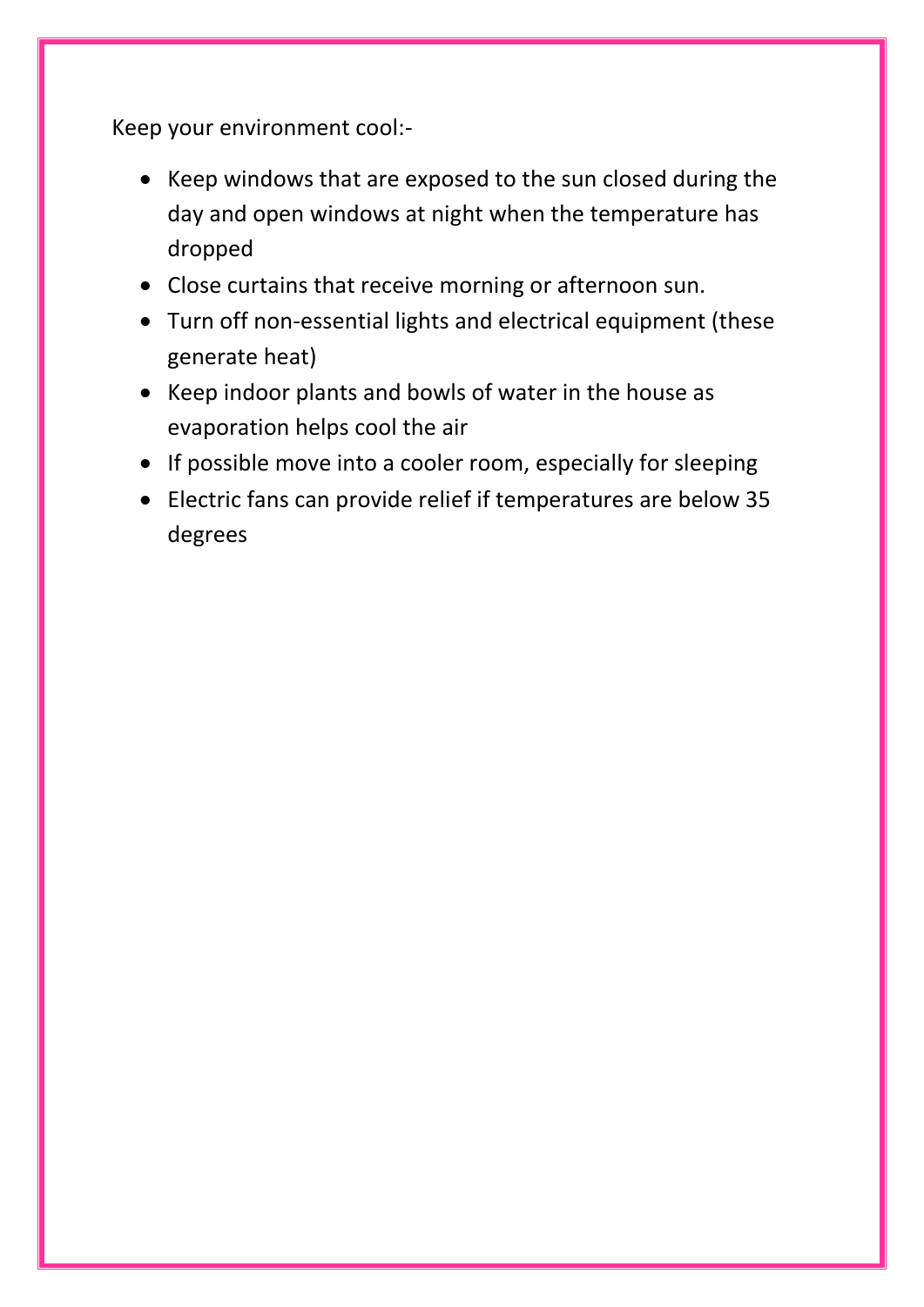### **Sunburn**



The best way to prevent sunburn is to stay out of the sun at peak times between 11am-3pm. If you are going to be out in the sun ensure you are wearing sunscreen with a sun protection factor (SPF) of at least 15. Ensure your sunscreen protects against harmful UVA and UVB rays and check the expiry date. Most sunscreens have a shelf life of 2-3 years. Apply sunscreen 15-30minutes before going out into the sun and reapply at least every 2 hours. Remember to always reapply sunscreen after swimming and that children are more susceptible to sunburn.

### **What is sunburn?**

Sunburn is damage to the skin from ultraviolet (UV) rays and causes the skin to become red, sore, warm and itchy for about a week. The skin will often flake and peel after a few days and is often fairly short lived and mild. The problem with sunburn is that it increases the chance of developing skin cancer in later life.

### **What to do if you're sunburnt**

- Get out of the sun as soon as possible
- Cool the skin by sponging cold water or have a cold bath/shower
- Drink plenty of fluids to prevent dehydration
- Apply a water based emollient or petroleum jelly (Vaseline)
- Take painkillers if needed
- Avoid further sunlight
- Seek medical advice if you feel unwell or have signs of severe sunburn (blistering or swelling of the skin, a high temperature (>38 or 37.5 in the under 5s), dizziness, headache or feeling sick).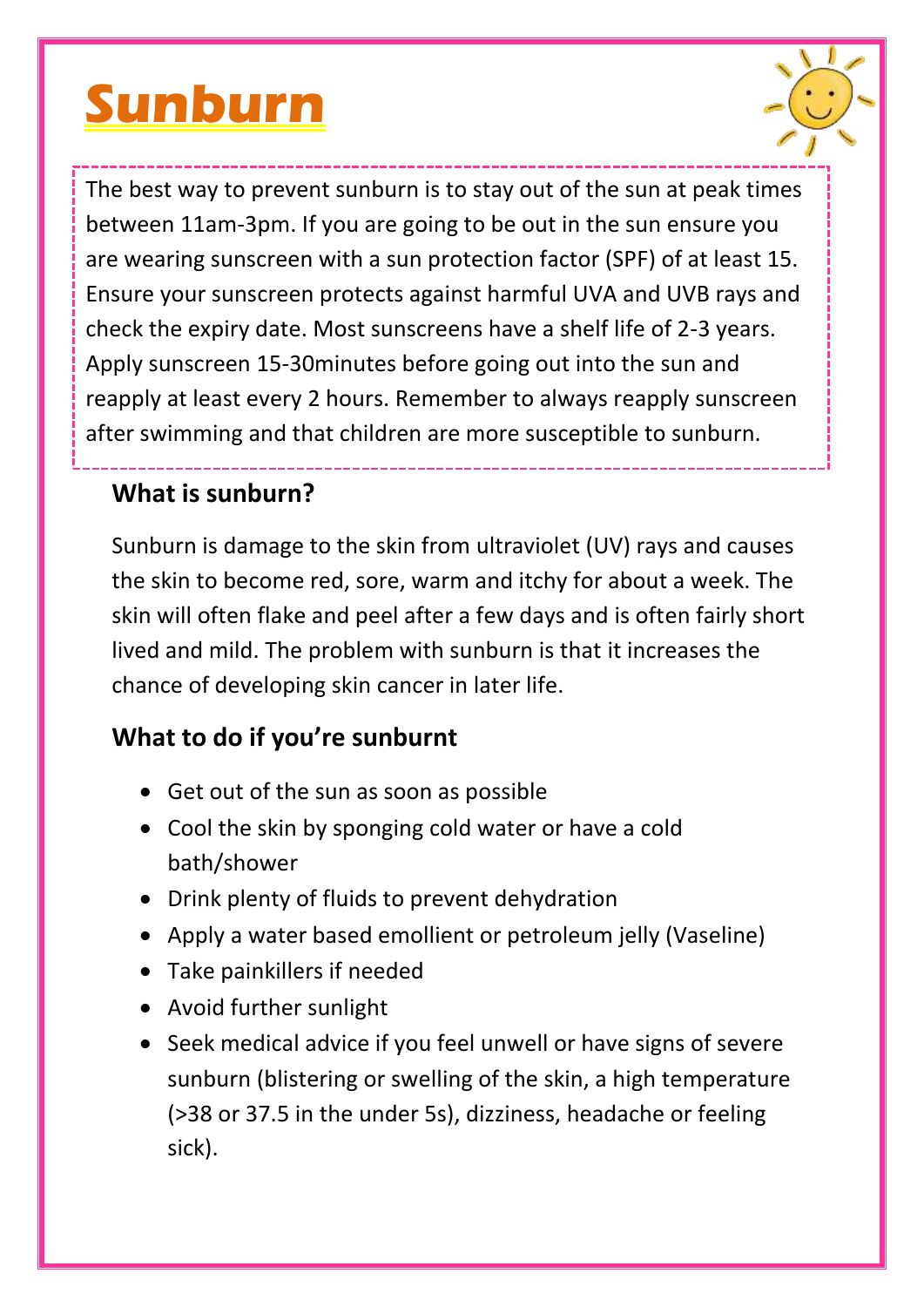## **A message from the PPG**

### **Hearing you loud and clear!**

One of the main functions of your Patient Participation Group (or the HIP Group as we are better known), is to help organise health events at the Medical Centre. We have had some excellent speakers at these events, who have given highly informative presentations. The weak link has been the acoustics of the reception area of the Medical Centre, and there have been several complaints from event audiences about being unable to hear the presenters. Fortunately this should now be a thing of the past, as the HIP Group have managed to obtain funding (through the generosity of the Sutton in Ashfield Rotary Club) to purchase a portable Public Address system. This will be used at all of the future HIP events held at the Medical Centre and should address the problems of the acoustics of the reception area. This should also enhance further the presentations by the health professionals who give up their evenings to come along and inform us about the developments in their area of expertise.

I hope that you will attend these events in future (we had 65 attendees at the recent Prostate Cancer Awareness Event in April), and if there is any health event that you feel would be of benefit to the patients of Brierley Park, then please contact Lorraine Walton (Assistant Manager BPMC).

Kind regards,

Steve Wright Chair of the HIP Group (the Patient Participation Group for the BPMC)